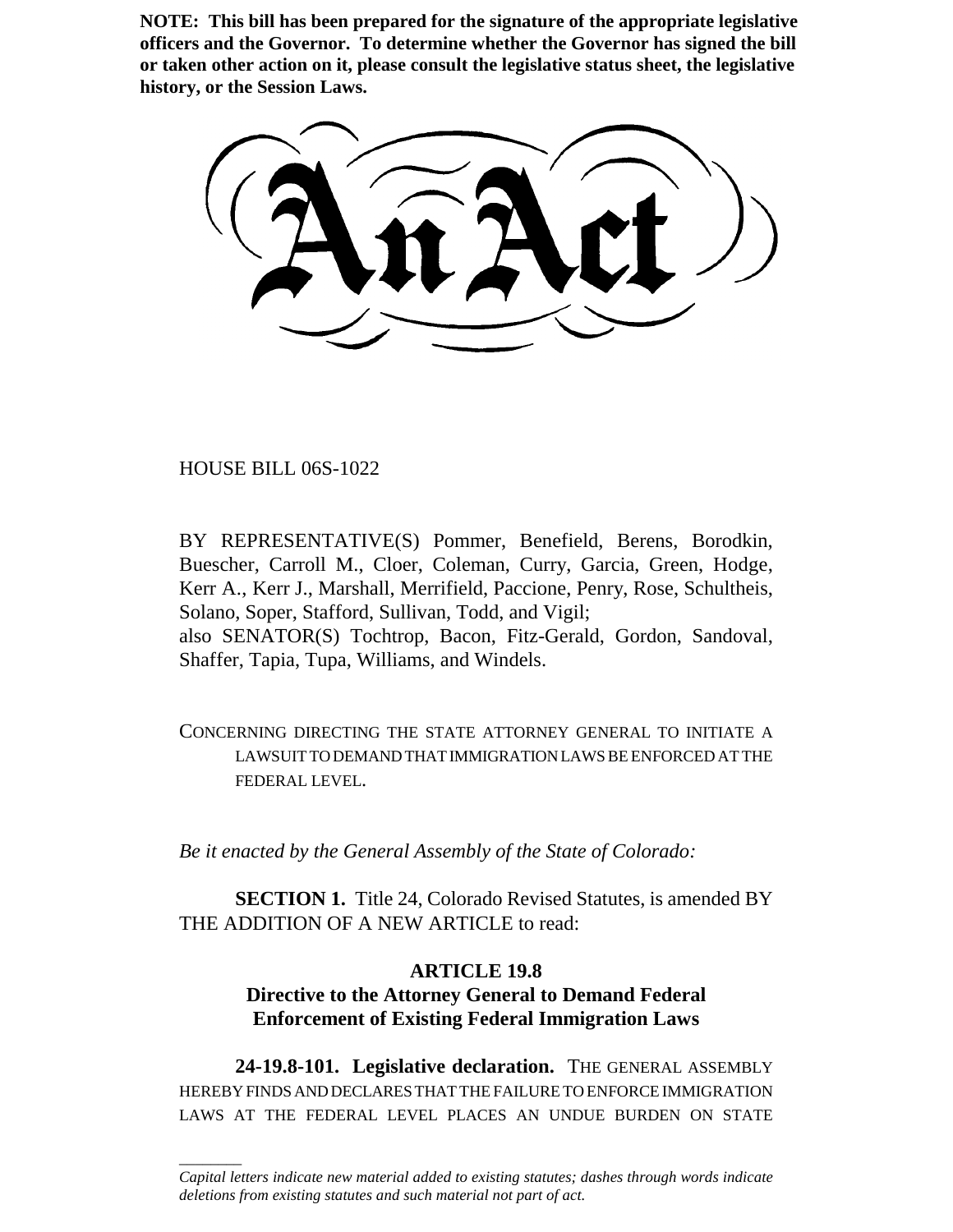GOVERNMENT RESOURCES AND THAT THERE IS A LIMITATION ON WHAT CAN BE DONE AT THE STATE LEVEL TO ENFORCE THE FEDERAL LAWS AND TO IMPLEMENT LAWS AT THE STATE LEVEL. THE GENERAL ASSEMBLY FURTHER FINDS THAT THE STATE OF COLORADO SPENDS A DISPROPORTIONATE SHARE OF ITS LIMITED TAX REVENUE ON PUBLIC SERVICES AND BENEFITS SUCH AS HEALTH CARE, LAW ENFORCEMENT, CRIMINAL DEFENSE AND INCARCERATION, AND EDUCATION THAT ARE PROVIDED TO ILLEGAL ALIENS AS A RESULT OF THE FEDERAL GOVERNMENT'S FAILURE TO ENFORCE IMMIGRATION LAWS. THEREFORE, THE COLORADO STATE ATTORNEY GENERAL SHALL INITIATE OR JOIN OTHER STATES IN A LAWSUIT AGAINST THE UNITED STATES ATTORNEY GENERAL TO DEMAND THE ENFORCEMENT OF ALL EXISTING FEDERAL IMMIGRATION LAWS BY THE FEDERAL GOVERNMENT.

**SECTION 2. Refer to people under referendum.** This act shall be submitted to a vote of the registered electors of the state of Colorado at the next election for which it may be submitted, for their approval or rejection, under the provisions of the referendum as provided for in section 1 of article V of the state constitution, and in article 40 of title 1, Colorado Revised Statutes. Each elector voting at said election and desirous of voting for or against said act shall cast a vote provided by law either "Yes" or "No" on the propositions: "SHALL THE COLORADO STATE ATTORNEY GENERAL INITIATE OR JOIN OTHER STATES IN A LAWSUIT AGAINST THE UNITED STATES ATTORNEY GENERAL TO DEMAND THE ENFORCEMENT OF ALL EXISTING FEDERAL IMMIGRATION LAWS BY THE FEDERAL GOVERNMENT?"